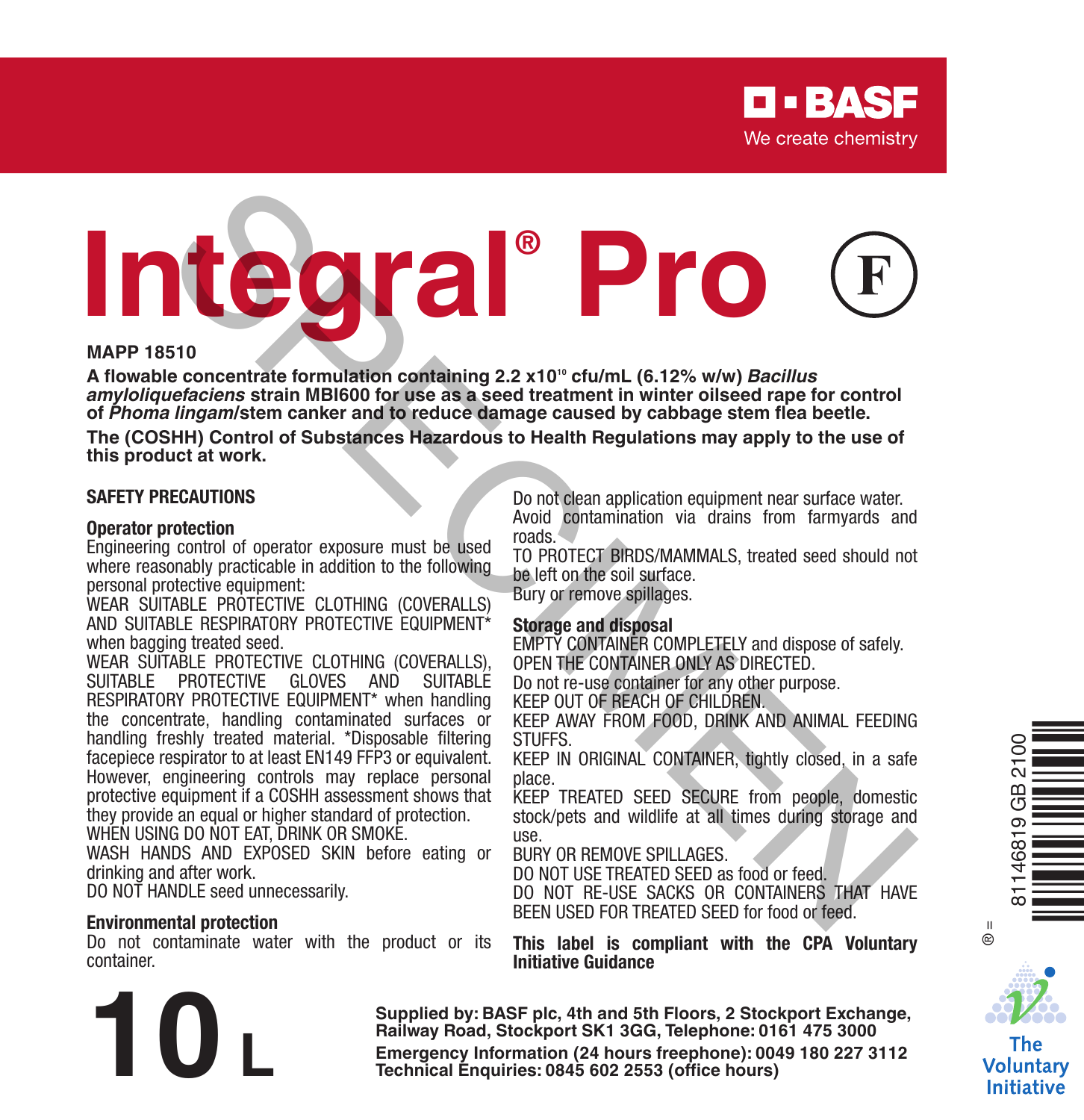# **Integral® Pro**

# **A flowable concentrate formulation containing 2.2 x1010 cfu/mL (6.12% w/w)** *Bacillus amyloliquefaciens* **strain MBI600**

If medical advice is needed, have product container or label at hand.

Keep out of reach of children.

Contains *Bacillus amyloliquefaciens*. Microorganisms may have the potential to provoke sensitising reactions.

**To avoid risks to human health and the environment, comply with the instructions for use.** (10<sup>10</sup> cfu/mL (6.12% w/w) *Bacillus*<br>
Coliquefaciens strain MBI600<br>
olical advice is needed, have product cont<br>
bel at hand.<br>
out of reach of children.<br>
ains *Bacillus amyloliquefaciens*. Micro-<br>
nisms may have the potent

## **IMPORTANT INFORMATION**

FOR USE ONLY AS AN PROFESSIONAL SEED TREATMENT

Crops: winter oilseed rape Maximum individual dose: 1.6 liters of product/ tonne of seeds Maximum number of treatments: 1 per batch Latest time of application: Before drilling

**READ THE LABEL BEFORE USE. USING THIS PRODUCT IN A MANNER THAT IS INCONSISTENT WITH THE LABEL MAY BE AN OFFENCE. FOLLOW THE CODE OF PRACTICE FOR USING PLANT PROTECTION PRODUCTS.**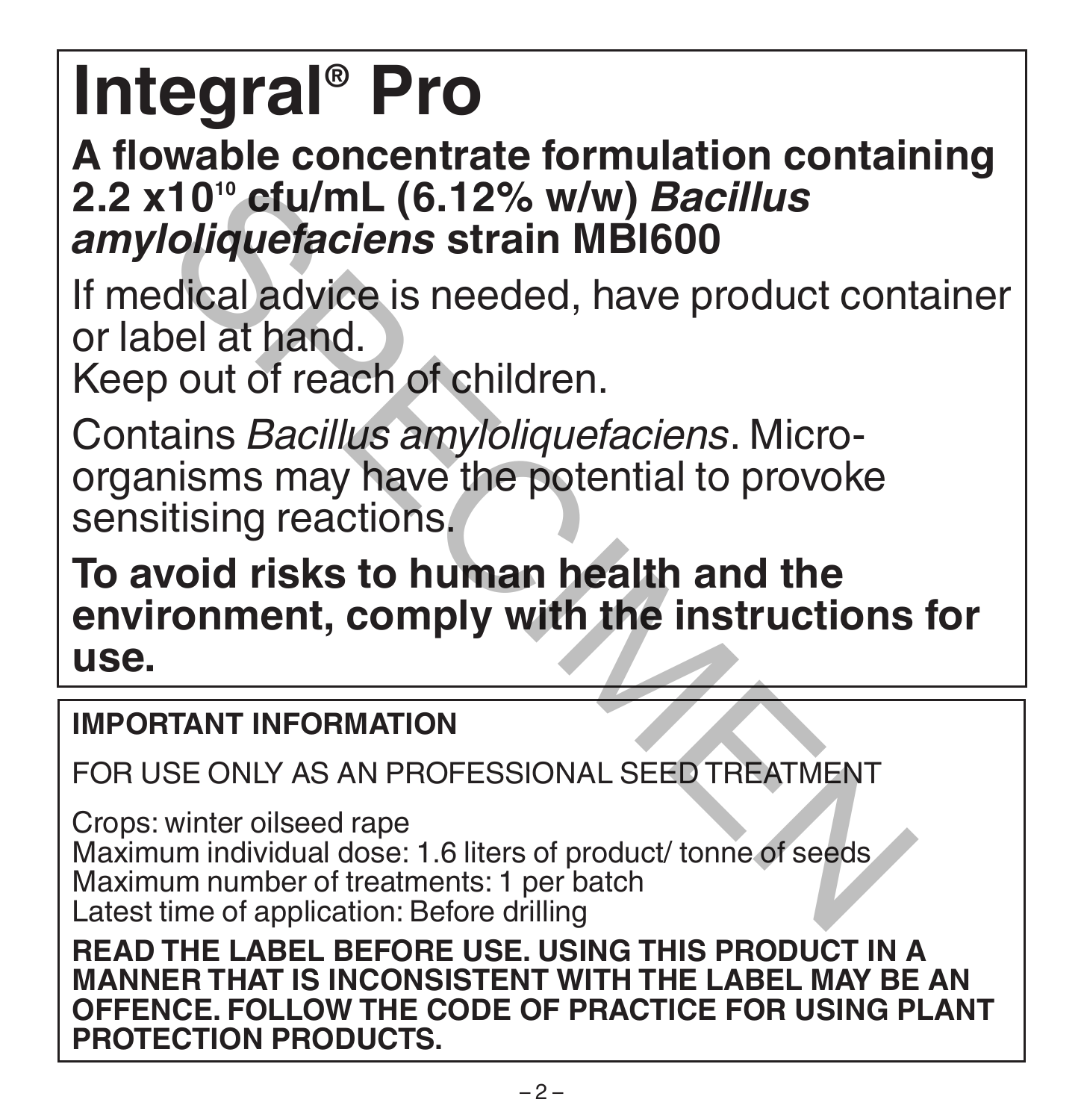### **DIRECTIONS FOR USE**

IMPORTANT: This information is approved as part of the Product Label. All instructions within this section must be read carefully in order to obtain safe and successful use of this product.

### **Restrictions/Warnings**

### **Disease control**

| <b>RESULCIONS/WALLINGS</b>                                                                    |                          |                                                                                                                                                                                       |
|-----------------------------------------------------------------------------------------------|--------------------------|---------------------------------------------------------------------------------------------------------------------------------------------------------------------------------------|
| Check drill calibration before drilling seed treated with INTEGRAL PRO.                       |                          |                                                                                                                                                                                       |
| treated seed to exceed 16%.                                                                   |                          | Do not treat grain with a moisture content exceeding 16% and do not allow the moisture content of                                                                                     |
| After treating, bag the seed immediately and keep the seed in a dry and draught free store.   |                          |                                                                                                                                                                                       |
| It is important to achieve good even coverage on the seed to obtain reliable disease control. |                          |                                                                                                                                                                                       |
| change in sowing rate may be made.                                                            |                          | The germination capacity should be checked prior to use and in the event of any minor effects a small                                                                                 |
| Do not apply INTEGRAL PRO to cracked, split or sprouted seed.                                 |                          |                                                                                                                                                                                       |
| pipeline and tank with clean water, before use.                                               |                          | Do not transfer pumps from one treatment to another. When changing formulations, wash out the pump,                                                                                   |
| Keep container closed when not in use.                                                        |                          |                                                                                                                                                                                       |
|                                                                                               |                          | LABEL TREATED SEED with the appropriate precautions using printed sacks, labels or bag tags.                                                                                          |
| Disease control                                                                               |                          |                                                                                                                                                                                       |
|                                                                                               |                          | CONSULT PROCESSOR BEFORE USING ON OILSEED RAPE GROWN FOR PROCESSING                                                                                                                   |
| winter oil seed rape:-                                                                        |                          | INTEGRAL PRO provides control of the following diseases and stimulation of plant natural defences of                                                                                  |
| Pest/disease                                                                                  |                          | <b>Level of Control</b>                                                                                                                                                               |
| Stem canker                                                                                   | Phoma lingam             | Useful reduction. Levels of reduction<br>can be variable and additional control<br>measures maybe required.                                                                           |
| Cabbage Stem, Flea beetle                                                                     | Psylliodes chrysocephala | Stimulation of plant natural defences<br>can provide a useful reduction of<br>crop damage. Levels of reduction<br>can be variable and additional control<br>measures may be required. |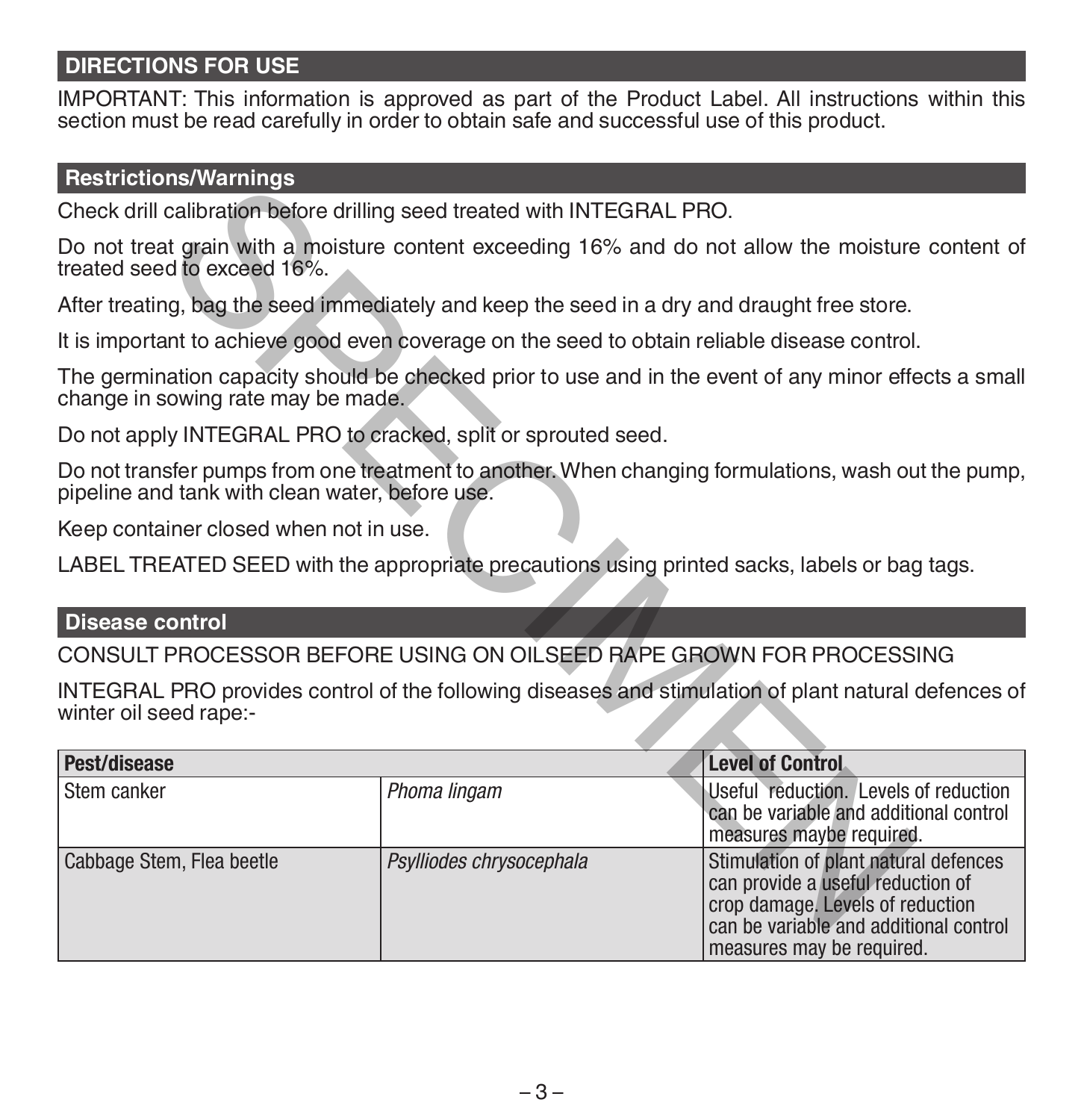### **Resistance Management**

At the time of printing there are no records of resistance to INTEGRAL PRO known to us. *Bacillus amyloliquefaciens* is considered to be at low risk of resistance development.

## **Crop Specific Information**

| Rate of use         |                                           |
|---------------------|-------------------------------------------|
| Crop                | <b>Application Rate Litres/Tonne seed</b> |
| Winter oilseed rape |                                           |

### **Mixing and Application**

### **Application**

Thoroughly shake or agitate before use to ensure homogenisation of the product. If this is not possible, carefully lie the pack on its side and roll gently for 3-5 revolutions. Failure to do so may result in undesirable product performance issues and uneven seed appearance. Empty clean containers can be disposed of as non-hazardous waste.

INTEGRAL PRO should be applied directly to the seed by a conventional seed treatment machine, preferably a BASF seed treatment machine at the rate given above. The product should be used from the original container, with the direct feed system fitted as a standard to the treatment equipment, utilising the aperture in the top of the container. The direct feed system only must be used to transfer the product. se<br>
Mapplication Rate Litres/Tonne seed<br>
1.6<br>
Application Rate Litres/Tonne seed<br>
1.6<br>
Shake or agitate before use to ensure homogenisation of the product. If this is n<br>
is the pack on its side and roll gently for 3-5 revo

Ensure that seed drill is appropriately calibrated before drilling seed treated with INTEGRAL PRO.

### **Information to be included on treated seed labels**

THIS SEED HAS BEEN TREATED WITH INTEGRAL PRO (contains *Bacillus amyloliquefaciens* strain MBI 600).

WEAR SUITABLE PROTECTIVE GLOVES when handling treated seed, contaminated surfaces, during drilling operations or when dealing with spillages.

WHEN USING DO NOT EAT, DRINK OR SMOKE.

WASH HANDS AND EXPOSED SKIN before meals and after work.

DO NOT HANDLE seed unnecessarily.

DO NOT APPLY TREATED SEED FROM THE AIR.

DO NOT USE TREATED SEED as food or feed.

DO NOT RE-USE SACKS OR CONTAINERS THAT HAVE BEEN USED FOR TREATED SEED for food or feed.

KEEP OUT OF REACH OF CHILDREN.

KEEP TREATED SEED SECURE from people, domestic stock/pets and wildlife at all times during storage and use.

TO PROTECT BIRDS/WILD MAMMALS, treated seed should not be left on the soil surface. Bury or remove spillages.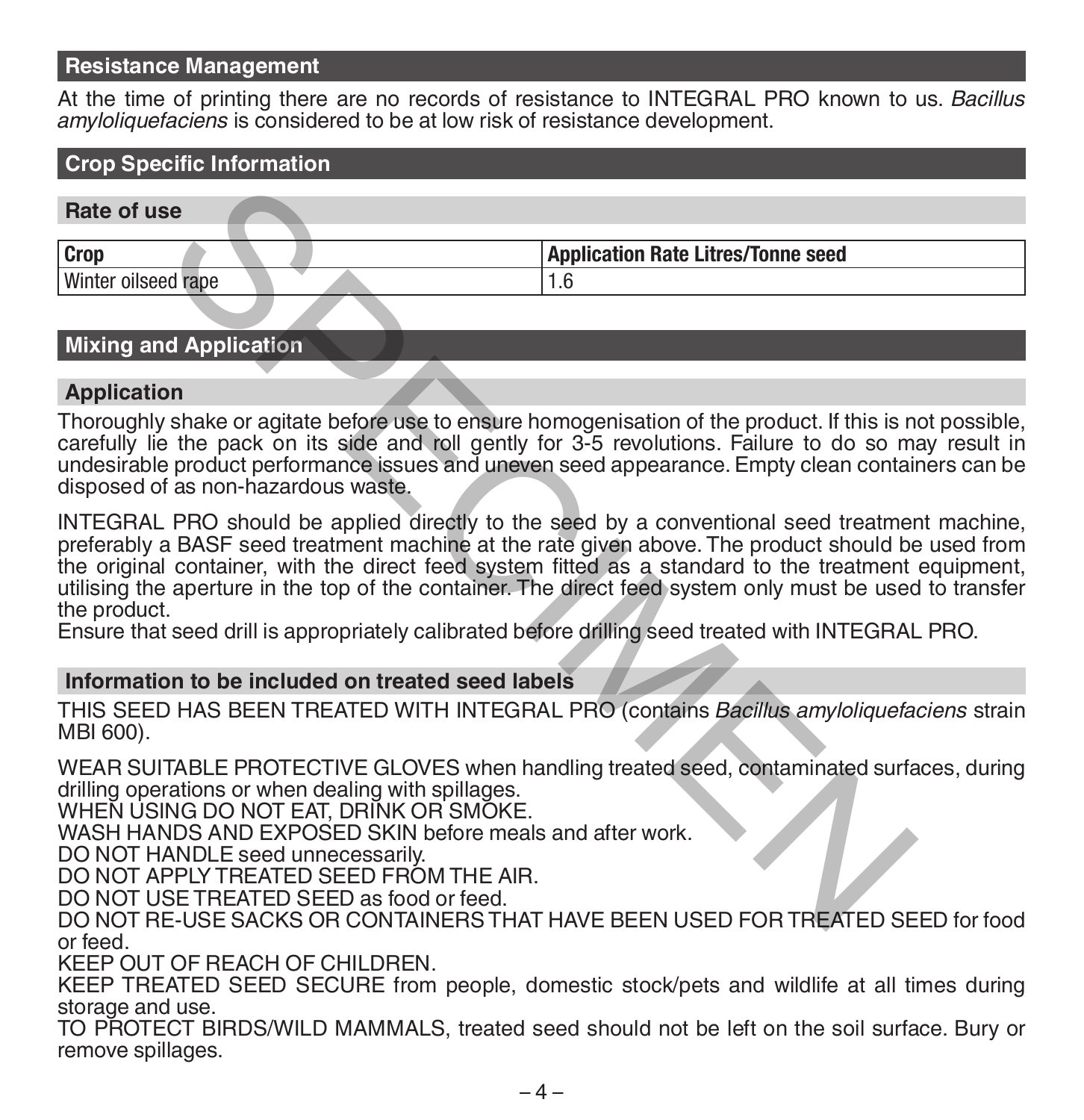BASF plc, 4th and 5th Floors, 2 Stockport Exchange, Railway Road, **Stockport** SK1 3GG,Telephone: 0161 475 3000 Emergency Information (24 hours freephone): 0049 180 227 3112 Technical Enquiries: 0845 602 2553 (office hours)

### **The following does not form part of the authorised label text.**

With many products there is a general risk of resistance developing to the active ingredients. For this reason a change in activity cannot be ruled out. It is generally impossible to predict with certainty how resistance may develop because there are so many crop and use connected ways of influencing this. We therefore have to exclude liability for damage or loss attributable to any such resistance that may develop. To help minimise any loss in activity the BASF recommended rate should in all events be adhered to.

Numerous, particularly regional or regionally attributable, factors can influence the activity of the product. Examples include weather and soil conditions, crop plant varieties, crop rotation, treatment times, application amounts, admixture with other products, appearance of organisms resistant to active ingredients and spraying techniques. Under particular conditions a change in activity or damage to plants cannot be ruled out. The manufacturer or supplier is therefore unable to accept any liability in such circumstances. All goods supplied by us are of high grade and we believe them to be suitable, but as we cannot exercise control over their mixing or use or the weather conditions during and after application, which may affect the performance of the material, all conditions and warranties, statutory or otherwise, as to the quality or fitness for any purpose of our goods are excluded and no responsibility will be accepted by us for any damage or injury whatsoever arising from their storage, handling, application or use; but nothing should be deemed to exclude or restrict any liability upon us which cannot be excluded or restricted under the provisions of the Unfair Contract Terms Act 1977 or any similar applicable law. Information (24 hours free<br>phone): 0049 180 227 3112<br>Information (24 hours free<br>phone): 0049 180 227 3112<br>wing does not form part of the authorised label text.<br>products there is a general risk of resistance developing to t

### **Section 6 of the Health and Safety at Work Act**

### **Additional Product Safety Information**

The product label provides information on a specific pesticidal use of the product; do not use otherwise, unless you have assessed any potential hazard involved, the safety measures required and that the particular use has "off-label" approval or is otherwise permitted under the Plant Protection Products Regulations.

The information on this label is based on the best available information including data from test results.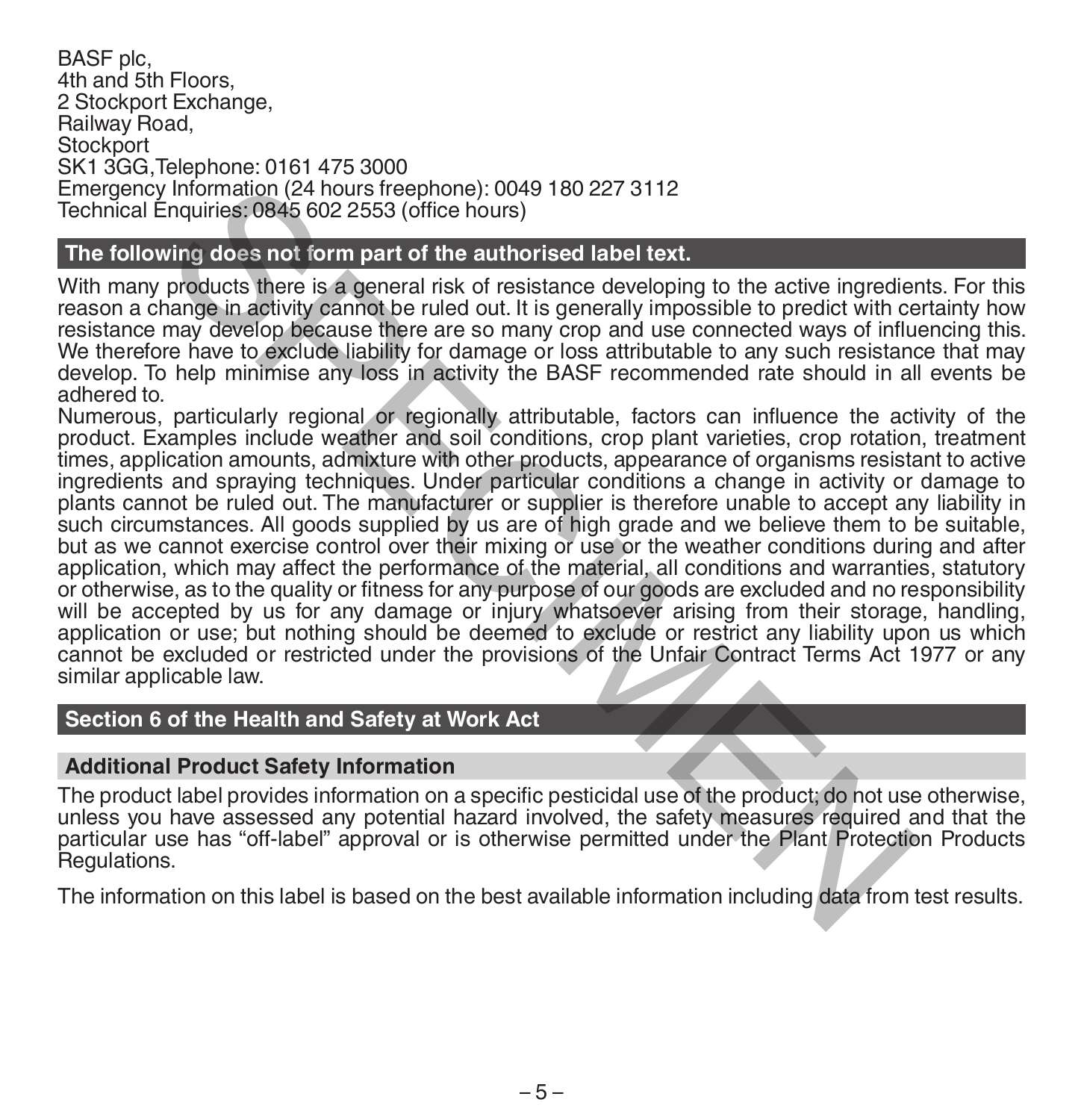### **Safety Data Sheet**

To access the Safety Data Sheet for this product scan the QR code or use the weblink below:



agricentre.basf.co.uk/Integral-Pro/MSDS

Alternatively, contact your supplier.